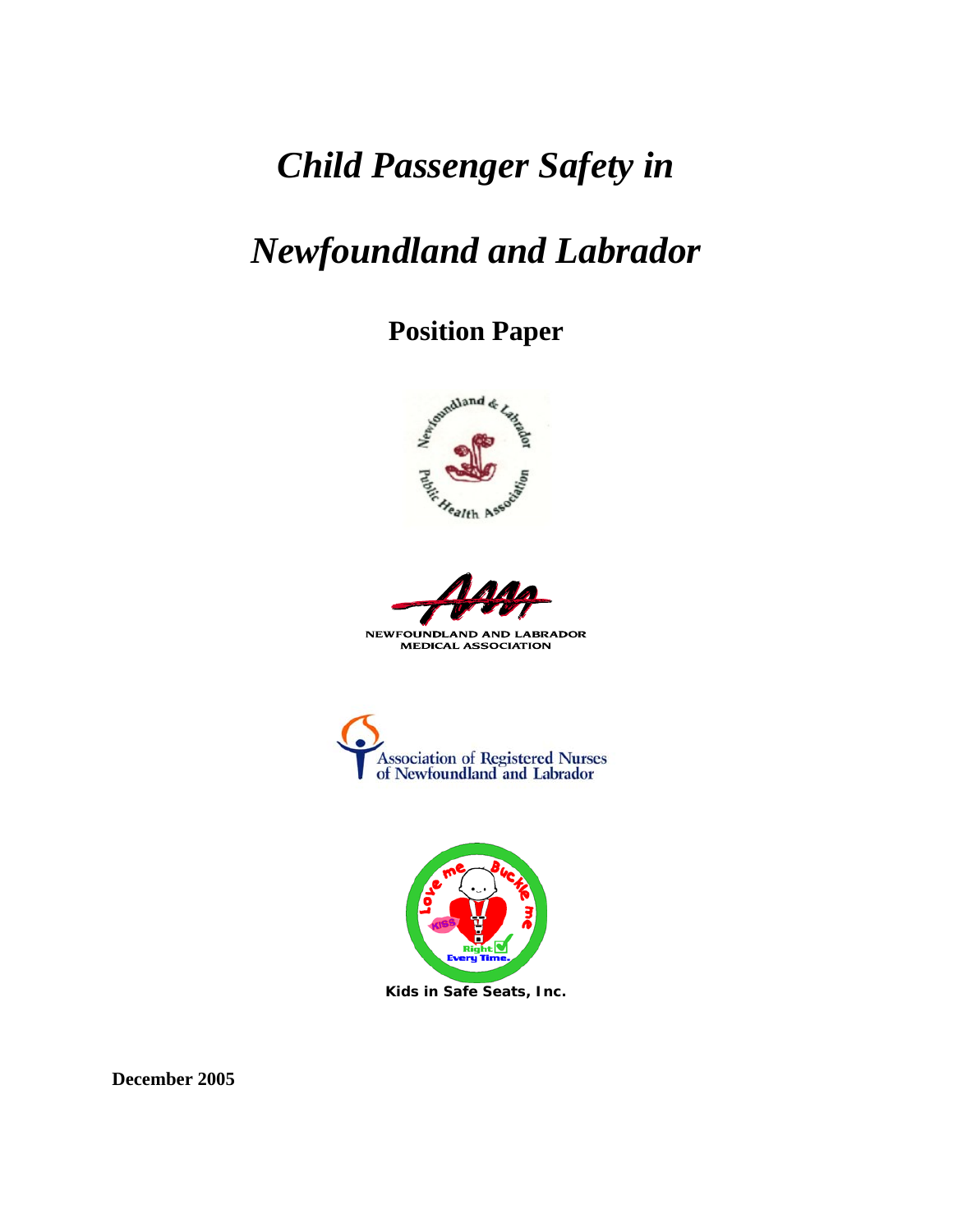### **Table of Contents**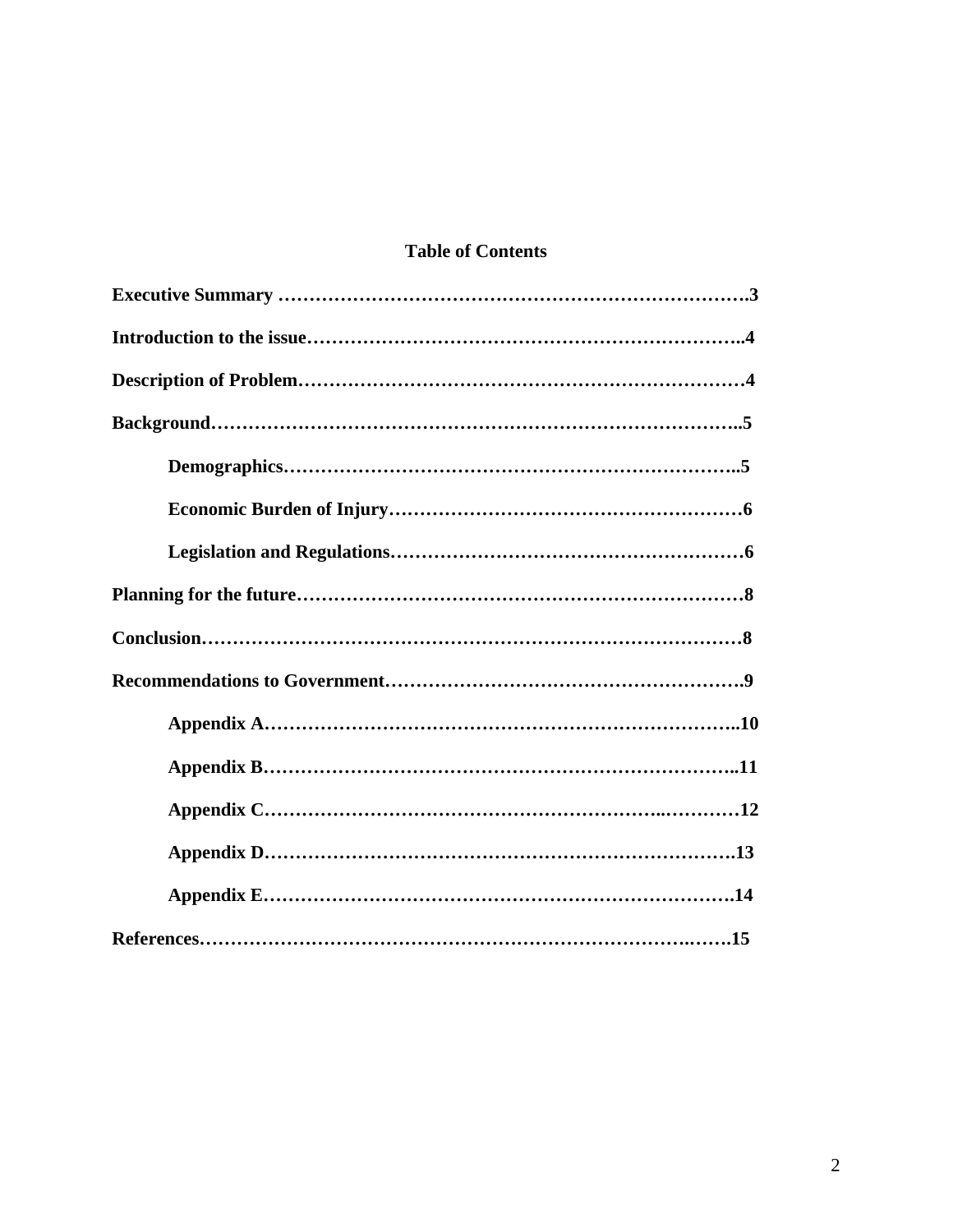#### **Executive Summary**

The children of this province are our most valued resource. It is essential that we protect their health and well-being. As passengers in motor vehicles, children under the age of 12 are particularly susceptible to serious injury and fatality for a number of reasons:

- $\triangleright$  Specialized restraints are needed to protect a child in a Motor Vehicle Collision.
- $\triangleright$  There must be a restraint present in the vehicle and that restraint must be used correctly to be effective at preventing injury and death in a collision.<sup>[1](#page-16-0)</sup>
- $\triangleright$  Once the child is large enough to use the vehicle seat belt system (approximately age nine and 80 lbs), their skeleton and musculature still necessitate that they be transported in the back seat of the vehicle until age 12, away from the front seat airbags and the point of impact.  $2^{\circ}$  $2^{\circ}$

Safety seats for infants and small children riding in motor vehicles are one of the most successful auto safety innovations.<sup>[3](#page-16-1)</sup> They are designed to hold children in place during a crash or sudden stop and/or prevent the child from being ejected from the passenger compartment. Moreover, they are specifically tailored to a child's anatomy and designed to restrain a child without applying dangerous forces to vulnerable body regions. Several provinces currently have booster seat legislation.[4](#page-16-1)**,** [5](#page-16-1)**,** 6

#### **We make the following recommendations to government to ensure the health and safety of the children of Newfoundland and Labrador:**

- **1. Develop and implement a province-wide health promotion program around the safe transportation of children under 12 years of age.**
- **2. Upgrade the current legislation to include and require booster seats up to 80 lbs, reflecting Transport Canada's "best practices" and the National Occupant Restraint Program's recommendations.**
- **3. Require mandatory child passenger safety certification by drivers professionally transporting children.**
- **4. Appropriately fund and dedicate resources to a multidisciplinary working group that consists of members from the public and private sectors with the objective of reducing injuries and fatalities of child passengers.**
- **5. Establish a lead agency within government, which is responsible and accountable for the implementation and ongoing evaluation of the aforementioned program to reduce injury and death for child passengers.**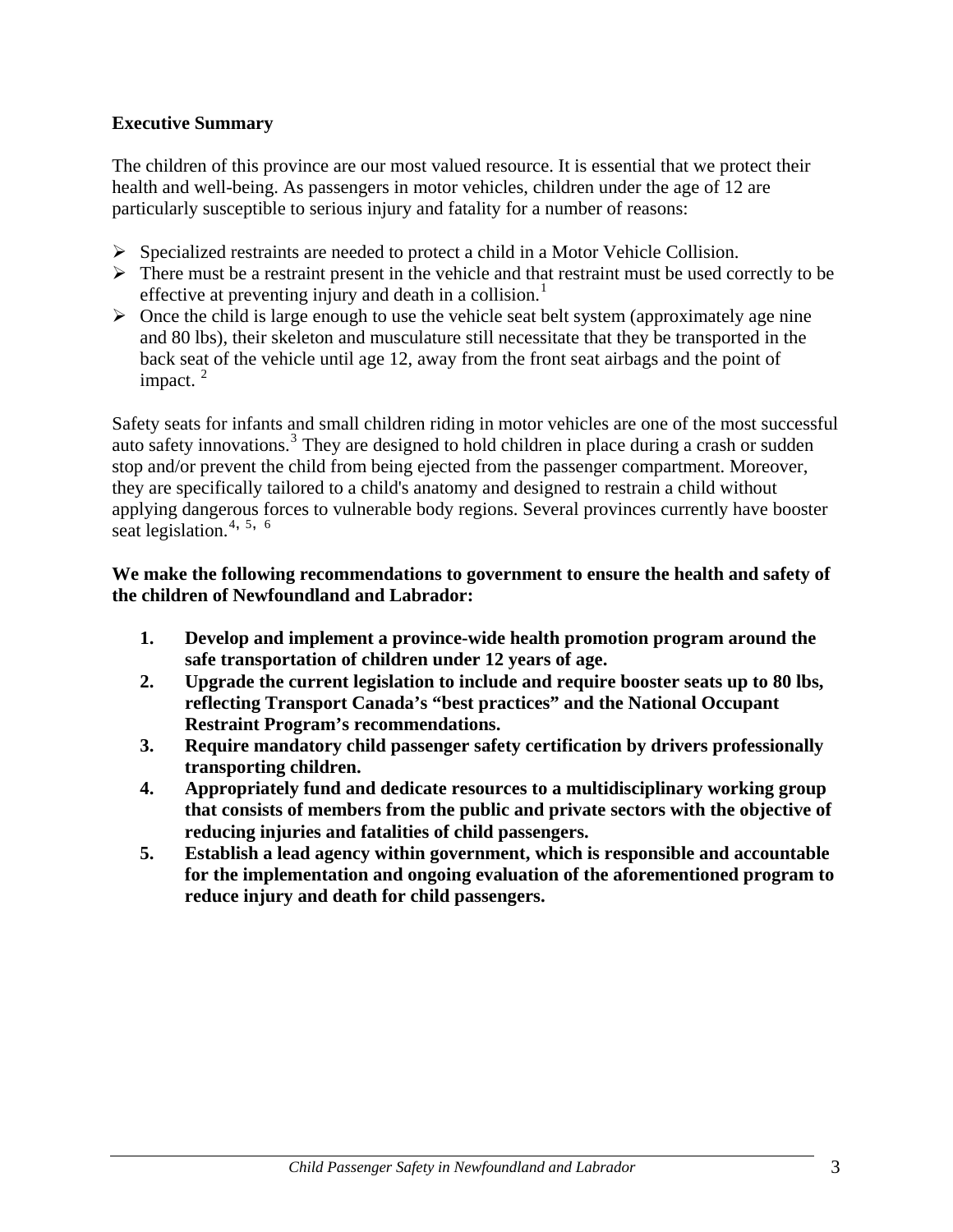#### **Introduction**

Motor Vehicle Collisions<sup>[1](#page-3-0)</sup> (MVC) across Canada and the world are the leading cause of fatalities for all children under the age of 21.  $6, 7, 8, 9$  $6, 7, 8, 9$  $6, 7, 8, 9$  $6, 7, 8, 9$  $6, 7, 8, 9$  $6, 7, 8, 9$  $6, 7, 8, 9$  Within the last two years, the World Health Organization (WHO) and UNICEF have both focused on Motor Vehicle Collisions as a growing concern for the children in developed and developing countries. In Canada, one can witness the growing interest in the prevention of unintentional injuries is reflected in the mushrooming number of injury prevention organizations and the inclusion of injury prevention within many public health organizations (i.e. Atlantic Injury Prevention Network, Newfoundland and Labrador Injury Prevention Coalition, IMPACT<sup>[2](#page-3-1)</sup>, Safe Kids Canada, Safe Communities). Many provincial, community and federal programs have focused, and continue to focus, primarily on the problem of falls causing injury and death. However, in examining age-stratified data, one can see that Motor Vehicle Collisions are a far greater concern for children and young people under the age of  $21^{10, 11, 12}$  $21^{10, 11, 12}$  $21^{10, 11, 12}$  $21^{10, 11, 12}$  $21^{10, 11, 12}$  $21^{10, 11, 12}$  $21^{10, 11, 12}$  Motor Vehicle Collisions are the leading cause of unintentional injury and rob many youth of their future and contributions to the community at large.<sup>[13](#page-16-1), [14](#page-16-1)</sup>

Although Newfoundland and Labrador experiences a smaller number of fatalities than are seen in other provinces with higher populations, Newfoundland does have one of the highest rates per capita of traffic injury hospitalization in the country.<sup>[15](#page-16-1)</sup> According to the Honorable Diane Whalen, Minister of Government Services (personal communication, Aug 2004), over 70 children are seriously injured each year in this province in vehicular accidents. According to Newfoundland and Labrador Center for Health Information (personal communication; 2001,2003), hospitalization statistics show for the past six years, on average, 16 pediatric (0-12 yrs old) passengers are hospitalized every year in this province following a MVC. In some years the average length of hospitalization for these children is over 130 days. According to the RCMP, September to November 2004 saw an unprecedented rise in the traffic fatality numbers with 15 fatalities and over 100 injuries caused by  $MVC<sup>16</sup>$  $MVC<sup>16</sup>$  $MVC<sup>16</sup>$  In the short two weeks following their press release, there were three more fatalities in this province.<sup>[17](#page-16-1), [18](#page-16-1)</sup>

#### **Description of Problem**

 $\overline{a}$ 

As passengers in motor vehicles children under the age of 12 are particularly susceptible to serious injury and fatality for a number of reasons:

- $\triangleright$  Specialized restraints are needed to protect a child in an MVC.
- $\triangleright$  There must be a restraint present in the vehicle and that restraint must be used correctly to be effective at preventing injury and death in a collision.<sup>[19](#page-16-1)</sup>

<span id="page-3-0"></span> $<sup>1</sup>$  Please note that the term MVA (Motor Vehicle Accident) will not be used in this document. An accident is</sup> defined as an unpredictable and unpreventable event. The researched causes of Motor Vehicle "Accidents" are 85% driver error, 10 % road or environmental factors and 5% vehicle failure; therefore they do not fit the criteria to be deemed accidental. Injuries caused by Motor Vehicle Collisions, while unintentional, are still preventable through the addressing of the factors contributing to these injuries. Injuries caused within Motor Vehicle Collisions can be lessened considerably by the use of passive and active restraint systems within the vehicles (i.e. seatbelts, car seats and airbags)

<span id="page-3-1"></span><sup>&</sup>lt;sup>2</sup> IMPACT is the injury prevention centre of Children's Hospital in Winnipeg, Manitoba, Canada. IMPACT was formed in 1995 to reduce the number of childhood and adolescent injuries in Manitoba.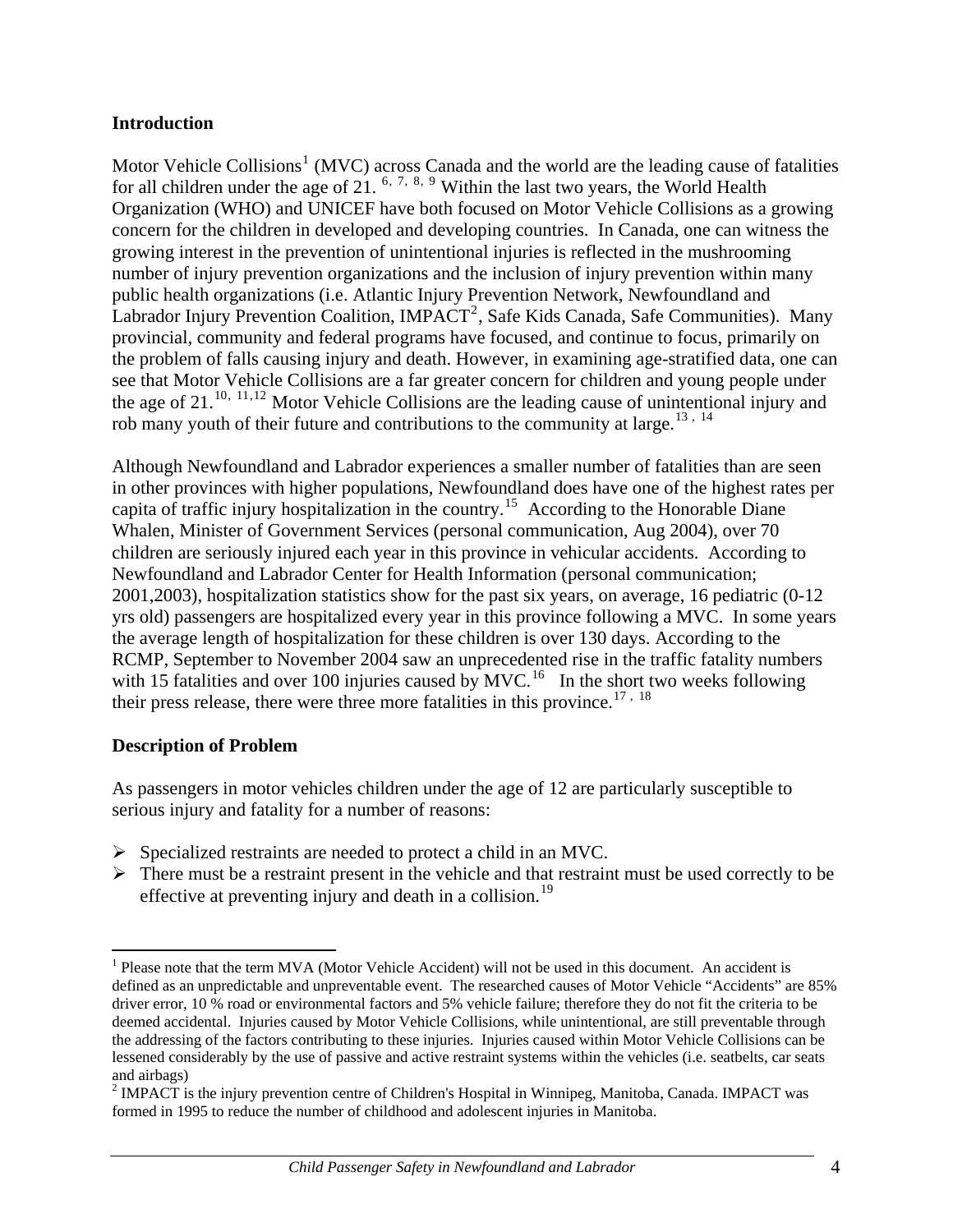$\triangleright$  Once the child is large enough to use the vehicle seat belt system (approximately age nine and 80 lbs), their skeleton and musculature still necessitate that they be transported in the back seat of the vehicle until age 12, away from the front seat airbags and the point of impact.  $20$ 

Safety seats for infants and small children riding in motor vehicles are one of the most successful auto safety innovations.<sup>[21](#page-16-1)</sup> They are designed to hold children in place during a crash or sudden stop and/or prevent the child from being ejected from the passenger compartment. Moreover, they are specifically tailored to a child's anatomy and designed to restrain a child without applying dangerous forces to vulnerable body regions. By contrast, the lap and shoulder belts that come with the vehicle are designed for bodies over 5 ft tall and 105 lbs, and are inappropriate for small children.[22](#page-16-1) Statistics indicate that if children travel in a child restraint seat that is used correctly and appropriate to their height, weight and development, they are 70% less likely to suffer serious injuries and 90% less likely to die in the event of a crash.<sup>[23](#page-16-1), [24](#page-16-1), 25, [26](#page-16-1)</sup> Unrestrained or improperly restrained children have a four times greater risk of sustaining a head injury and twice the risk of sustaining any injury than children who are appropriately restrained.[27](#page-16-1), [28](#page-16-1)

Parents and caregivers of children under 12 years of age, or any other adult involved in transporting children, e.g. taxi drivers, need appropriate education and training on safe transportation of these children. Research shows that many of these adults may not have the awareness, the skill, or the motivation to correctly use the right size of specialized restraint while transporting a child.  $29, 30, 31$  $29, 30, 31$  $29, 30, 31$  $29, 30, 31$  $29, 30, 31$  Studies have shown parents are routinely aware of only 25% of the errors that they are making while using a car seat.<sup>[32](#page-16-1)</sup> Car seat manuals are difficult to understand and car seats are difficult to use correctly without assistance.<sup>[33](#page-16-1), [34](#page-16-1), [35](#page-16-1)</sup> The new LATCH system, introduced in 2002, was intended to make car seat usage and installation easier but in fact, certain car seats and vehicles remain incompatible and some installations are very difficult, if not impossible.<sup>[36](#page-16-1)</sup> Health care professionals and physician awareness of the current best practices is also poor.<sup>[37](#page-16-1), [38](#page-16-1), [39](#page-16-1), [40](#page-16-1), [41](#page-16-1)</sup> Although overall seatbelt use has increased in the last 10 years, less than 28% of children between the ages of five and nine are currently being safely transported in a booster seat.<sup>[42](#page-16-1), [43](#page-16-1)</sup> Less than 6 % of the child passenger restraints assessed at car seat inspection clinics in Newfoundland and Labrador are currently being used correctly and safely. Yet caregivers have routinely stated that they are sure or fairly sure that their car seat is correctly installed.<sup>[44](#page-16-1)</sup>

#### **Background**

#### **Demographic**

At the present time, the birth rate is falling in Newfoundland and Labrador, with the exception of the Avalon Peninsula. Even with the birth rate falling, there are roughly 50,000 children under the age of nine (car seat and booster seat age) living in this province.<sup>[45](#page-16-1)</sup> Low-income children are more likely to suffer an unintentional injury than a child from mid to high-income family.<sup>[46](#page-16-1), [47](#page-16-1),</sup>

<sup>[48](#page-16-1)</sup> Market research shows that child passenger restraints cost from \$50 (for a small booster cushion) to \$350( for a 3-in-1 car seat designed for an infant of approximately 3-4 months old to a child at 80 lbs) each. Most children will require 2 to 4 restraints between birth and 80 lbs. There are currently no child passenger restraint loaner programs in Newfoundland and Labrador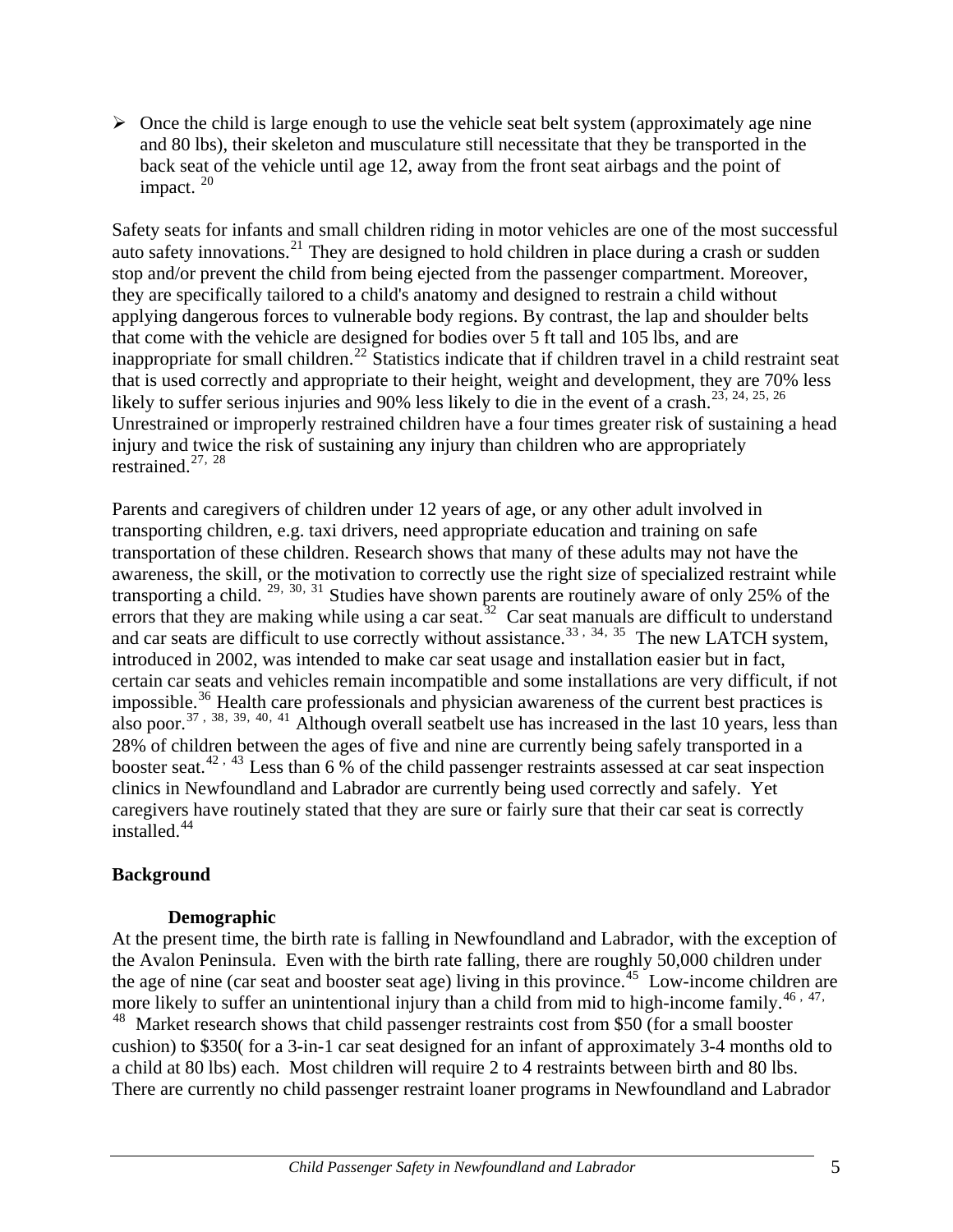for low-income families. Thirty five percent of the children age nine years and younger currently live in the Northeast Avalon region, an area where the average per capita family income is only \$21,800. Four of the five other Strategic Social planning regions have an average per family income of less than \$15,900/year.<sup>[49](#page-16-1)</sup>

#### **Economic Burden of Injury:**

Unintentional injuries rank in the top 5 in terms of societal economic burden, even in comparison to chronic health conditions such as diabetes and cancer.<sup>[50](#page-16-1)</sup> The Burden of Injury report (2002), compiled by the Atlantic Injury Prevention Network, calculated that the indirect and direct cost of Motor Vehicle Collisions cost this province 33 million dollars in the year 1999 alone*.* According to the Newfoundland and Labrador Center for Health Information (personal correspondence; 2001,2003) 17 children in 2000/2001 were hospitalized. One of whom was hospitalized for over 325 days. The hospitalization costs alone were over one half million dollars in that year for these children. As only 5 to 6 % of those who are injured are ever hospitalized, this one half million is approximately 13% of the total direct costs of the total collisions involving pediatric patients.<sup>[51](#page-16-1)</sup> Other direct costs include the care of the 95% of injured persons who are not hospitalized, who are seen in Doctor's offices or Emergency Departments, followed up by a physician or physiotherapist and released. Indirect costs would include lost parental work time, changes to school transportation, changes in education needs, police accident investigation time, and increased insurance costs.

The cost of providing emergency transportation for some of these children, as well as future specialized transportation costs, must be calculated. A child sustaining motor vehicle passenger injury is more likely to have future related health and education needs due to blindness, spinal cord injury or mental disability (See Appendix A).<sup>[52](#page-16-1)</sup> Other expenses that these children will continue to accumulate may be for specialized strollers, car seats and wheelchairs, nursing care, physiotherapy, occupational therapy, special needs educators and future hospitalizations for problems related to the original injury.

The Atlantic Injury Prevention Report (2002) concludes that for every \$1 spent on child passenger restraint prevention,  $$32$  is saved.<sup>[53](#page-16-1)</sup> Sweden found that counties with preventative programs, safety seat loan schemes, and an organized safety program had a decrease in pediatric passenger deaths by 2.8% per year for a total of 76% over their 27-year study period. Hospital discharges fell by the same percentage. Those counties that experienced only the upgraded legislation in the middle of the research period experienced only a 0.4% decrease**/**year (less than 11% in total over 27-year research period).<sup>[54](#page-16-1)</sup>

#### **Legislation and Regulation:**

At the current time a number of government ministries are responsible for different aspects of child transportation from licensing vehicles, contracting services, enforcement and accident investigation (see Appendix E). The large number of ministries involved makes arriving at an acceptable and actionable solution more difficult as no one ministry "owns" the problem.

The legislation surrounding child restraints in Newfoundland was passed in  $1981<sup>55</sup>$  $1981<sup>55</sup>$  $1981<sup>55</sup>$  and no longer reflects current "best practices" as described by Transport Canada.<sup>[56](#page-16-1)</sup> The current legislation allows for children over 40 lbs or 5 years of age to occupy any passenger seat in the vehicle and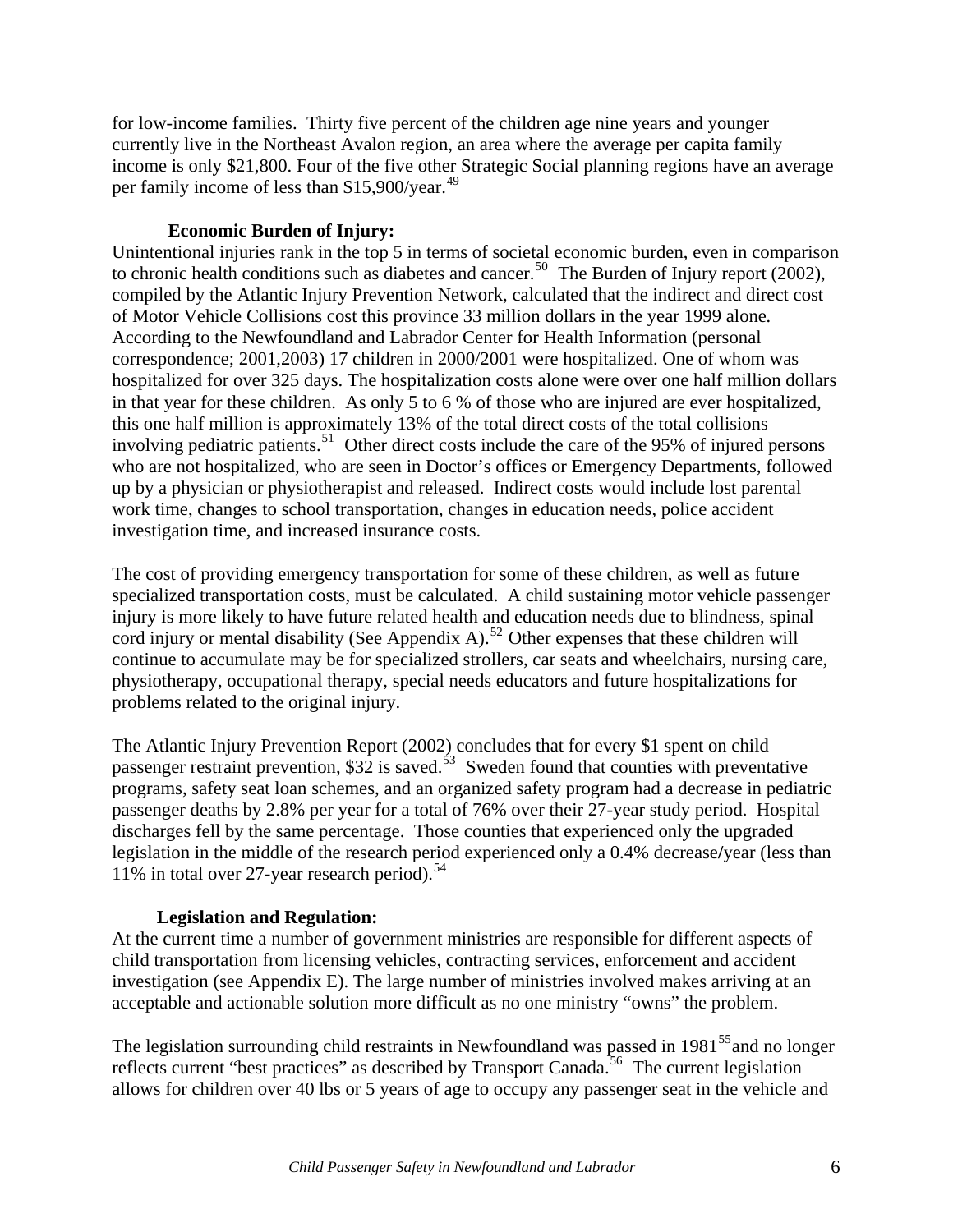use the vehicle seat belts provided. According to Safe Kids in Canada (2004), seat belt use became mandatory in all Canadian regions in the 1970s and 80s and car seat laws soon followed for children under 40 lbs or 5 years of age. From 1997 to 2001, the death rate for children under age 5 dropped by 52%, and by 25 % for those age 10 to 14 years of age. It did not drop at all for children age 5 to 9 years of age (the booster seat age).<sup>[57](#page-16-1)</sup> Only Quebec, Nova Scotia and Ontario currently have booster seat legislation.<sup>[58](#page-16-1), [59](#page-16-1)</sup> While the booster seat legislation varies in each province, Ontario's legislation most closely follows the National Occupant Restraint Program guidelines by enforcing the use of booster seats for children up to 8 years of age, four feet nine inches tall or 80 lbs.<sup>[60](#page-16-1)</sup> Fines for not having ones child in a car seat also vary across the country. In Manitoba, not having a child in the appropriate restraint will net you a fine of \$230 and 2 demerit points. These fines are negated when the family shows up at the RCMP station with proof of purchase and a car seat installed.<sup>[61](#page-16-1)</sup> The fine in Newfoundland is only \$100 with no demerits and no follow-up or negation of fines with correction of the situation.<sup>[62](#page-16-1)</sup>

Although Newfoundland's legislation does not meet current "best practice guidelines" most parents associate "legal" with "safe". Studies show that 9 out of 10 parents believe that if their child is riding legally, they are in the appropriate and safe restraint and justify their actions based on the law.  $^{63}$  $^{63}$  $^{63}$ ,  $^{64}$  $^{64}$  $^{64}$  A 2001 study in Georgia (with similar legislation to NL at that time) found that 77% of the children riding at risk were riding legally according to the state laws.<sup>[65](#page-16-1)</sup> The National Occupant Restraint Program (NORP) is composed of a number of Canadian government agencies and concerned organizations and it has been occupied for the past 2 years in developing model legislation to ensure that provincial laws reflect current knowledge.<sup>[66](#page-16-1), [67](#page-16-1)</sup>

The costs to the stakeholders have not been fully examined in the literature, yet most parents are in favor of expanded legislation that mandates the appropriate restraint in the back seat for children.<sup>[68](#page-16-1), [69](#page-16-1)</sup> The cost of buying a booster seat has been mentioned in the literature as a possible deterrent to both parents and daycare owner/operators but other factors (lack of knowledge of the risks of using the seat belt only, lack of laws to guide them, situational problems with the storage or the characteristics of the trip planned, inconvenience, child behaviors and difficulty in use of the restraints) were mentioned more often than the cost.  $70, 71$  $70, 71$  $70, 71$  In a large study of violators of the California Child Restraint laws, in only 6% of the situations was there no restraint owned.<sup>[72](#page-16-1)</sup> Additionally, there is a trend towards the purchasing of 3-in-1 restraints, when the infants outgrow their infant carriers that safely restrain an infant to a child of 70-80 lbs.

Concerns have been raised about liability of a car seat technician or a car seat educator in the event of a child being injured in an accident due to faulty installation. To date there has been no such lawsuit in Canada. There has been one successful lawsuit in the USA against a hospital. Parents, following the out of date instructional video shown to them numerous times by the hospital, placed their infant's car seat in front of an airbag.<sup>68, 69</sup> Having certified technicians and instructors within the agencies that currently counsel parents and caregivers or transport children would decrease the risk of out of date or inaccurate information being used. Technicians must remain current and continue to document car seat inspections to maintain their Canadian certificate in Child Passenger Safety.<sup>[73](#page-16-1)</sup>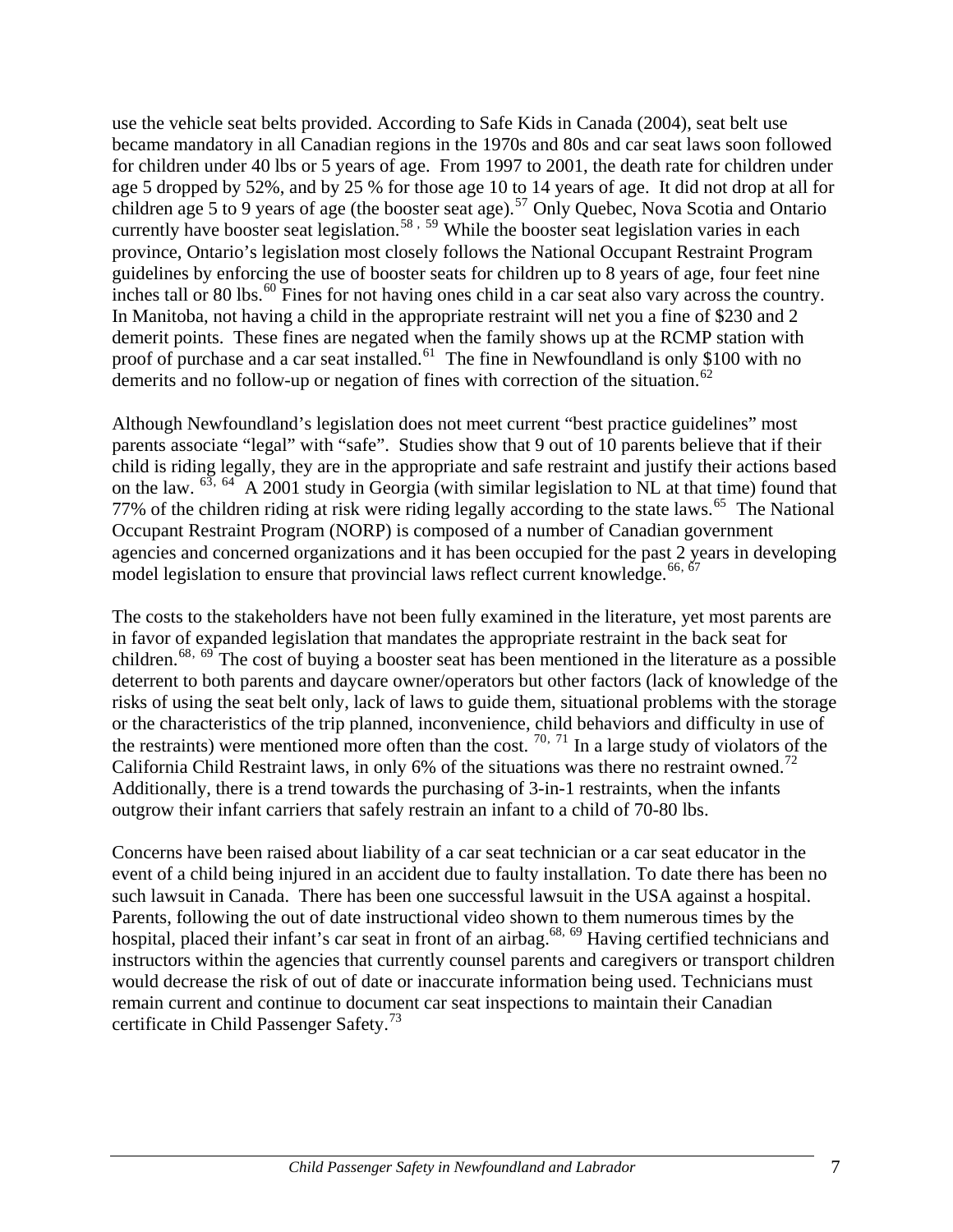#### **Planning for the Future**

Motor Vehicle Collision causing injury and death in children is a multifaceted problem and therefore, requires a multidimensional solution and approach. A program that involves education, awareness, and legislation with enforcement is proven to be more effective than one that focuses on one aspect of this triad.<sup>[74](#page-16-1), [75](#page-16-1), [76](#page-16-1), [77](#page-16-1), [78](#page-16-1)</sup> In April 2002 IMPACT produced a research document indicating six factors common to a number of successful injury prevention programs<sup>[79](#page-16-1)</sup>. Those factors are:

- 1) A designated injury prevention and control program with the mandate of long-term injury reduction for the province
- 2) A lead agency is identified
- 3) Secure and adequate long-term funding
- 4) A comprehensive program (all injuries, all regions)
- 5) The program that ensures coordination, collaboration, and cooperation of sectors, government departments, partner organizations, and disciplines
- 6) Full-time staff who are mandated to direct, support, and coordinate a provincial injury reduction strategy

#### **Conclusion:**

In conclusion, the effect of Motor Vehicle Collisions on children is a serious and costly issue. Children are best protected using vehicle-seating practices that are endorsed by various government and non-governmental agencies as "best practice guidelines". Caregivers typically look to the letter of the law to judge safety. The laws in Newfoundland and Labrador are over 25 years out of date. The cost of the correct car seat or booster seat has not been shown to be the large detractor to parents and caregivers. Knowledge of the best practices, inconvenience and situational problems with storage and use are. Other provinces have taken the lead and are working towards the inclusion of the current best practices in their regulations and statutes. With the large number of ministries involved in this province in various aspects of transporting children, arriving at a solution to these concerns becomes more difficult. Making the issue the responsibility of a particular Minister would allow ownership of the issue and promote a more coordinated plan of attack.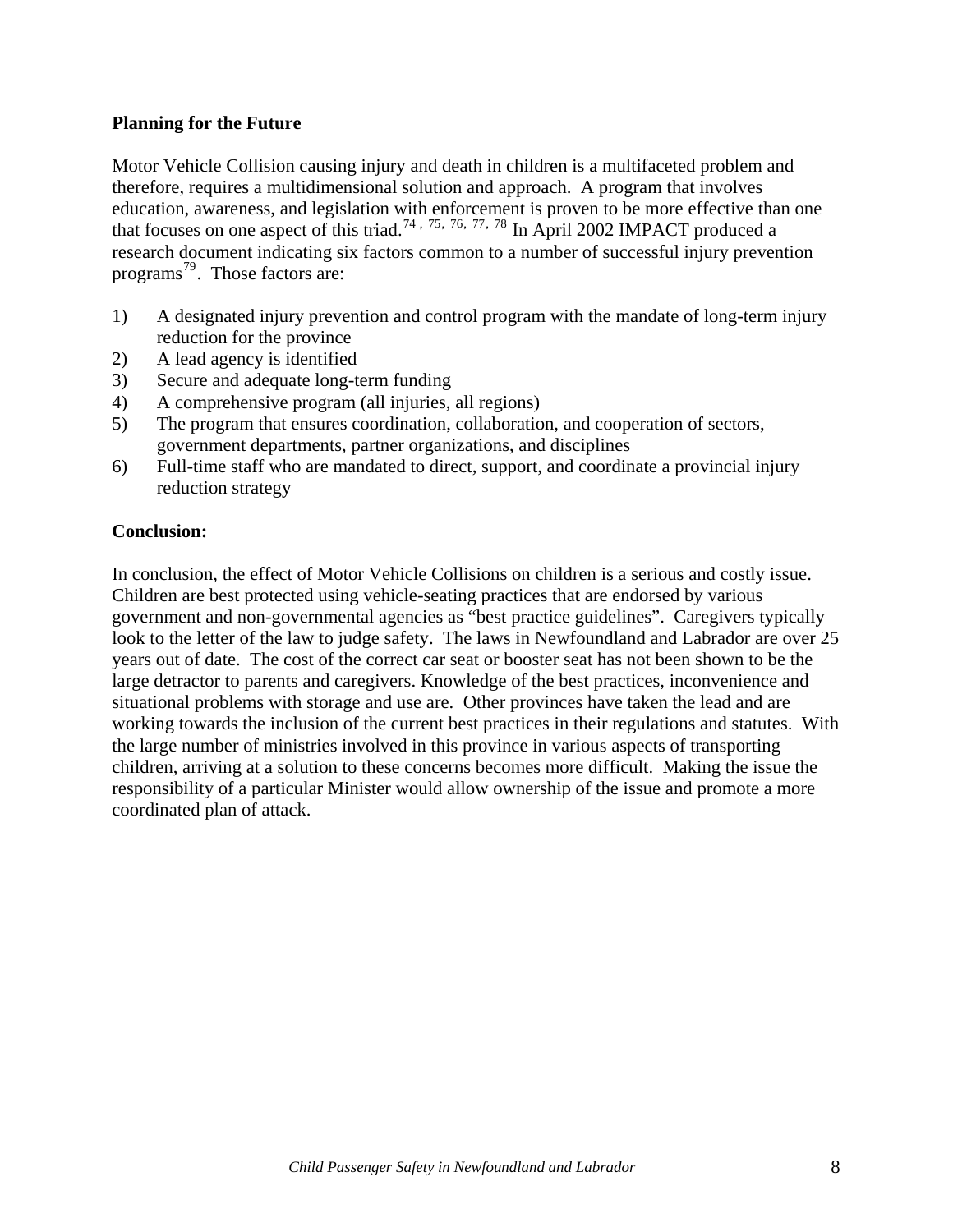## **Recommendations to Government:**

- **1. Develop and implement a province-wide health promotion program around the safe transportation of children under 12 years of age.**
- **2. Upgrade the current legislation to include and require booster seats up to 80 lbs, reflecting Transport Canada's "best practices" and the National Occupant Restraint Program's recommendations.**
- **3. Require mandatory child passenger safety certification by drivers professionally transporting children.**
- **4. Appropriately fund and dedicate resources to a multidisciplinary working group that consists of members from the public and private sectors with the objective of reducing injuries and fatalities of child passengers.**
- 5. **Establish a lead agency within government, which is responsible and accountable for the implementation and ongoing evaluation of the aforementioned program to reduce injury and death for child passengers.**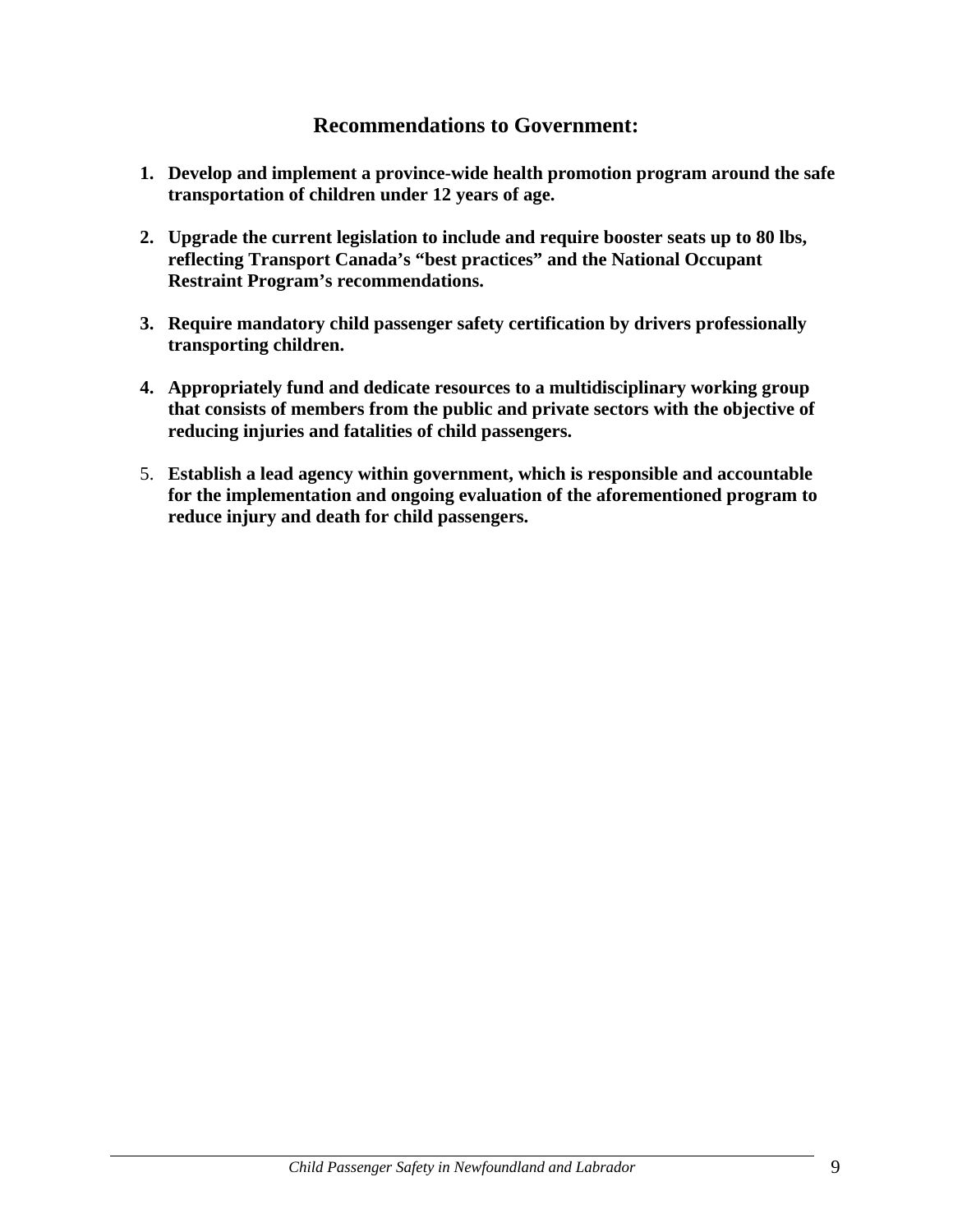

Acute Care Hospitalizations due to MVC

Chart 1: The chart shows the types of injuries and numbers of acute care hospitalizations in Newfoundland and Labrador over the period 1995—2001. For most years, the most common injury was fractures of the skull and intercranial injuries (direct communication {2001, 2003}, Newfoundland Labrador Centre for Health Information).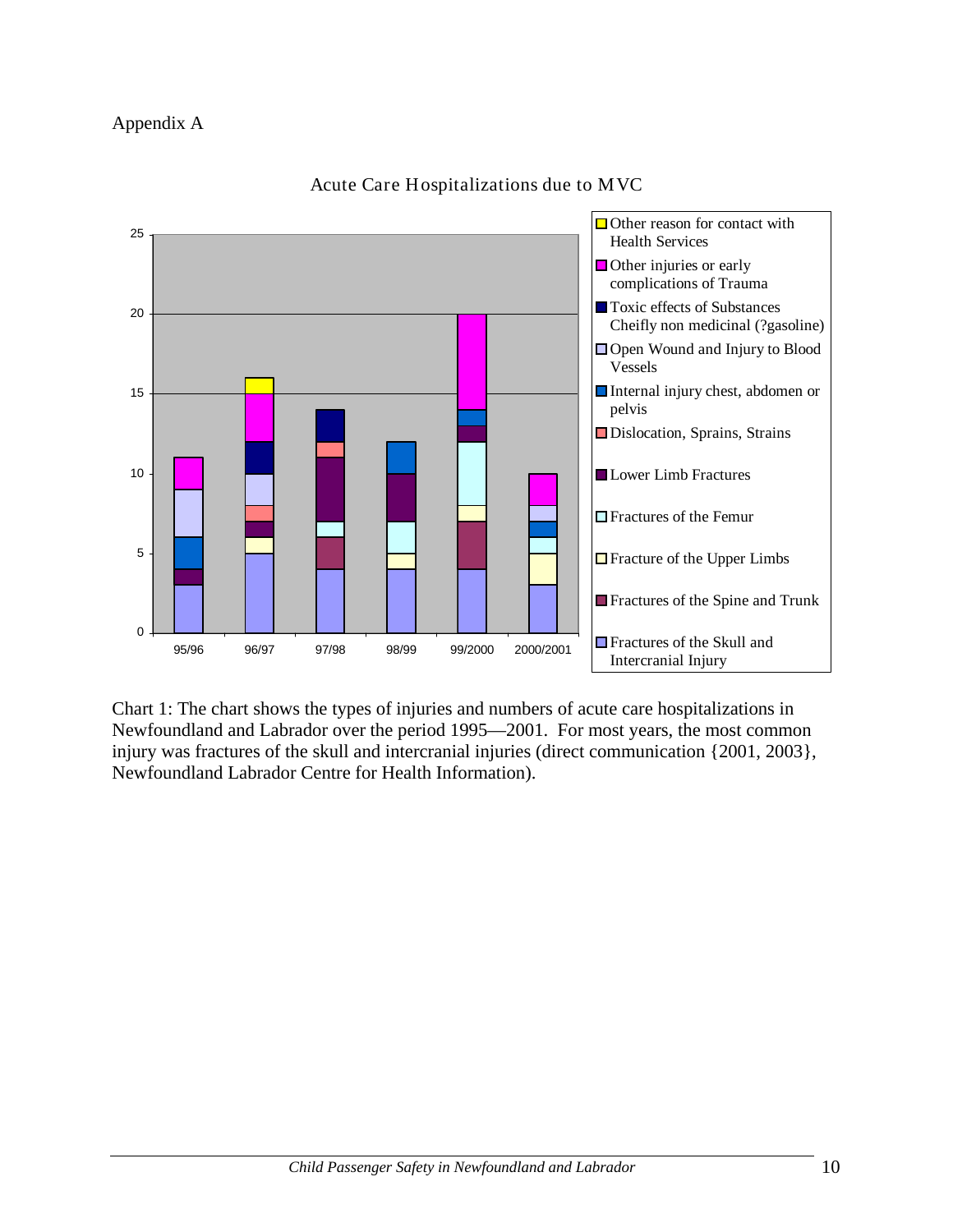

#### Number of Hospitalizations in NL

Chart 2: The chart shows the number of actual pediatric hospitalizations in NL due to Motor Vehicle Collisions for the period 1995—2001 (direct communication {2001, 2003}, Newfoundland Labrador Centre for Health Information).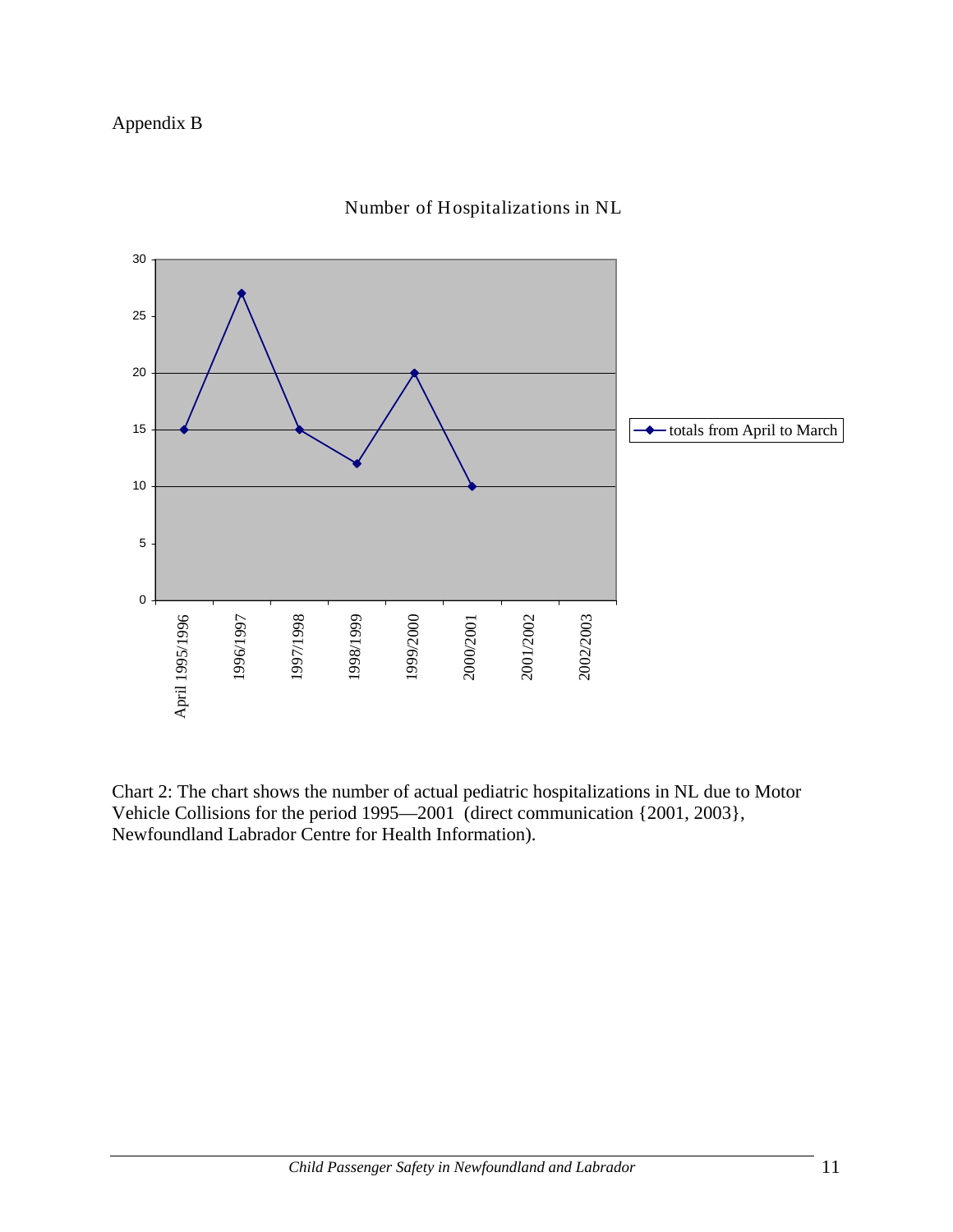## Appendix C



# Pediatric Patient days due to Motor Vehicle Collisions while a passenger

Chart 3: The chart shows the number of pediatric patient days spent in hospital due to Motor Vehicle Collisions for the period 1995—2001. The large increase in 1999/2000 is due to a severe injury to a single child)(direct communication {2001, 2003}, Newfoundland Labrador Centre for Health Information).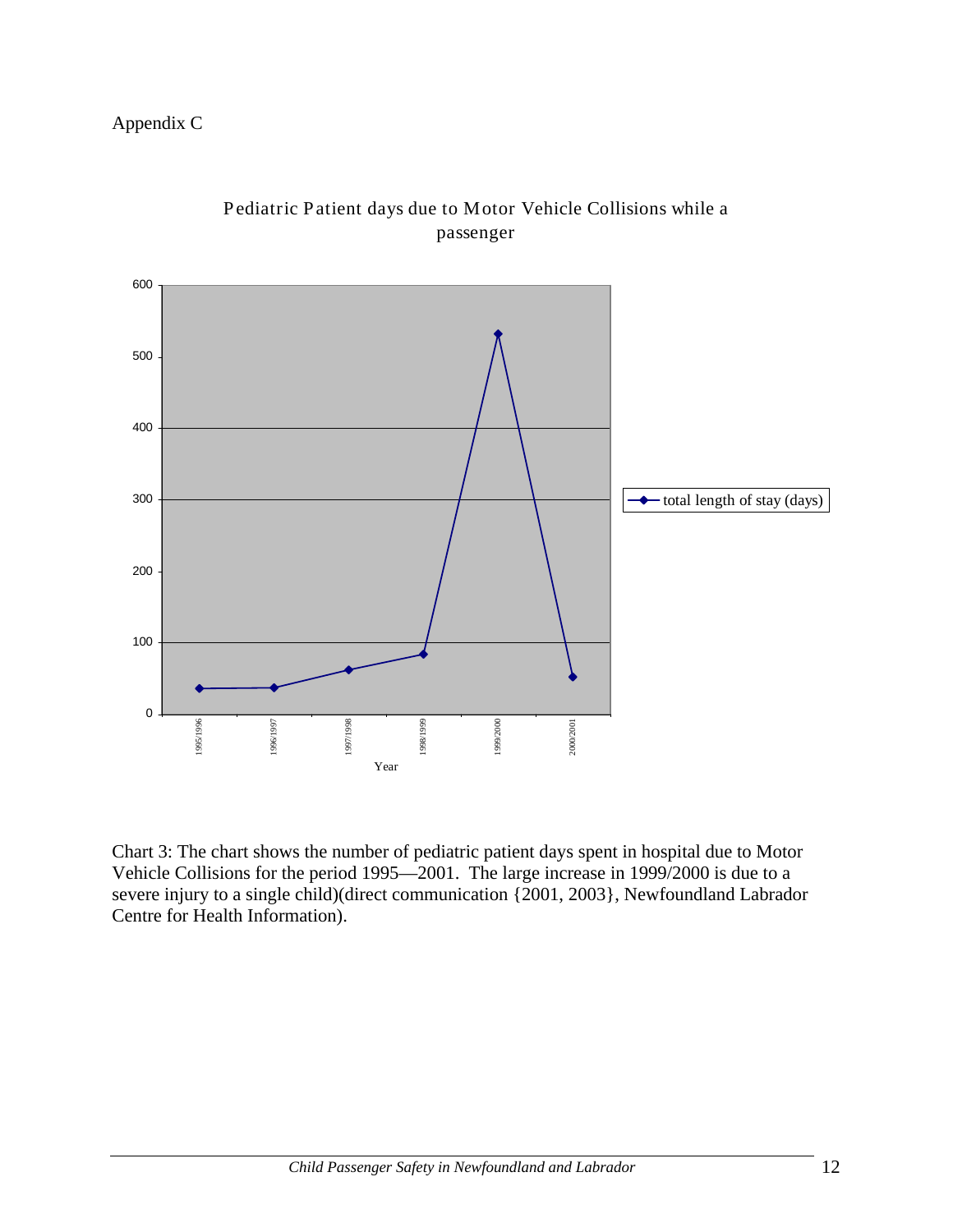#### Appendix D



#### Combined Data Hospitalization and Total Length of Stay

Chart 4: The chart combines the information from Charts 2 and 3 to show the lack of relationship between number hospitalizations and total length of stay for pediatric patients due to Motor Vehicle Collisions for the period 1995—2001. The number of hospitalizations has been scaled by a factor of 10 so that the lines are appropriately superimposed for illustrative (direct communication {2001, 2003}, Newfoundland Labrador Centre for Health Information).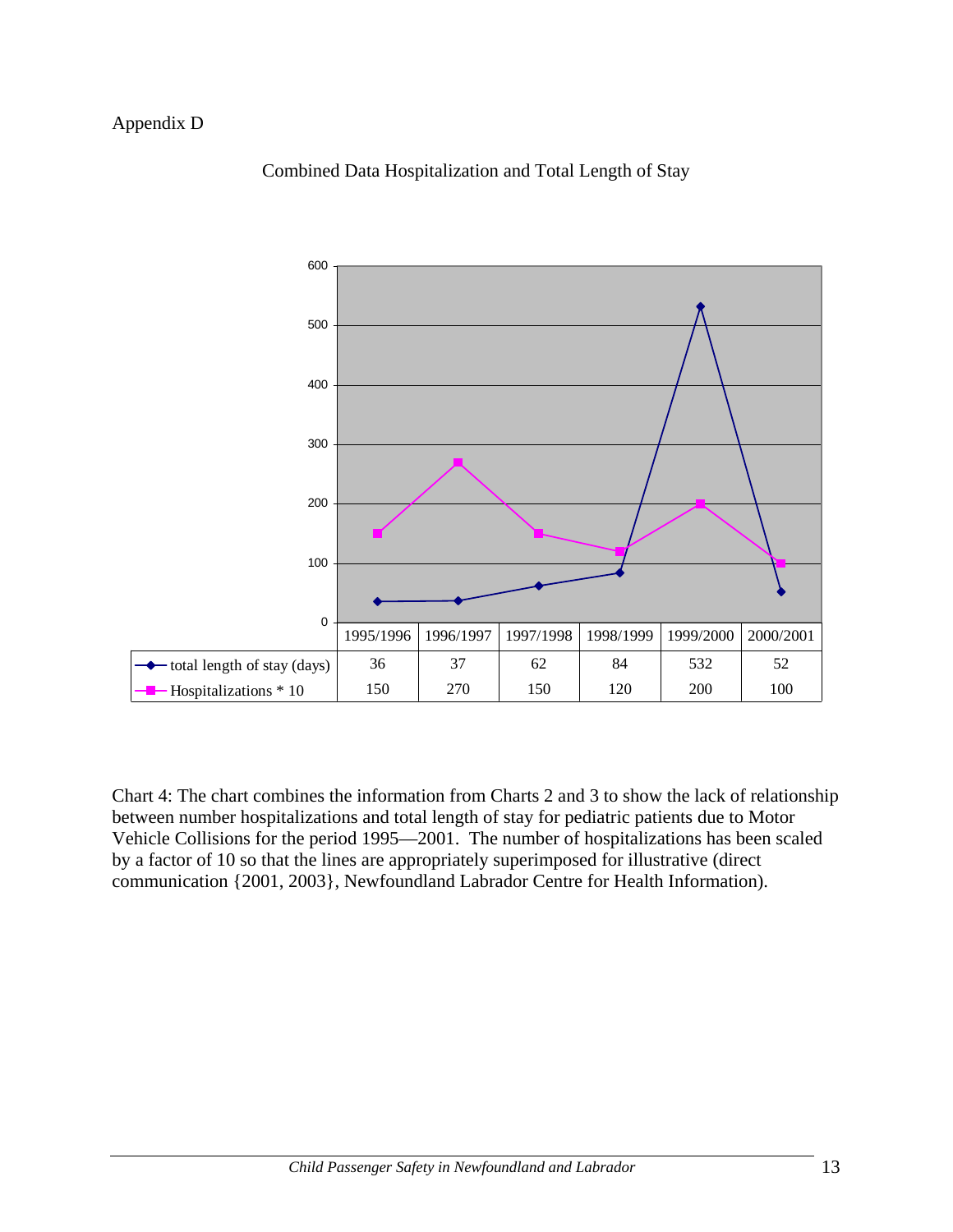#### Appendix E

#### **Government involvement in the issue of child passenger safety:**

- 1) The Ministry of Government Services:
	- a) Registers all passenger vehicles yearly as well as completing yearly inspections on daycare vehicles, buses, ambulances and taxis.
	- b) Investigates Motor Vehicle Collisions and, attends crash sites.
	- c) Compiles statistics on Motor Vehicle Collisions and their details.
	- d) Registers all motor vehicle drivers and their class of license.
- 2) The Ministry of Health and Community Services:
	- a) Contracts out transportation needs for various programs such as the Healthy Beginnings program and transportation of pediatric patients to specialty appointments.
	- b) Employs Social Workers to transport children when apprehended or attending supervised visitations.
	- c) Approves daycares and day homes and set standards for the same, many of which transport children to some degree.
	- d) Finances the acute care and rehabilitation of those injured in Motor Vehicle Collisions.
	- e) States the number of day care workers in a vehicle and training required for day care drivers and child transportation.
- 3) The Ministry of Education:
	- a) Contracts out transportation needs for various programs, and field trips, sometimes these involve the use of taxis.
- 4) The Ministry of Justice:
	- a) Responsible for the enforcement of the legislation through the Royal Newfoundland Constabulary
	- b) Responsible for the judicial process of those charged with not transporting children in the correct manner.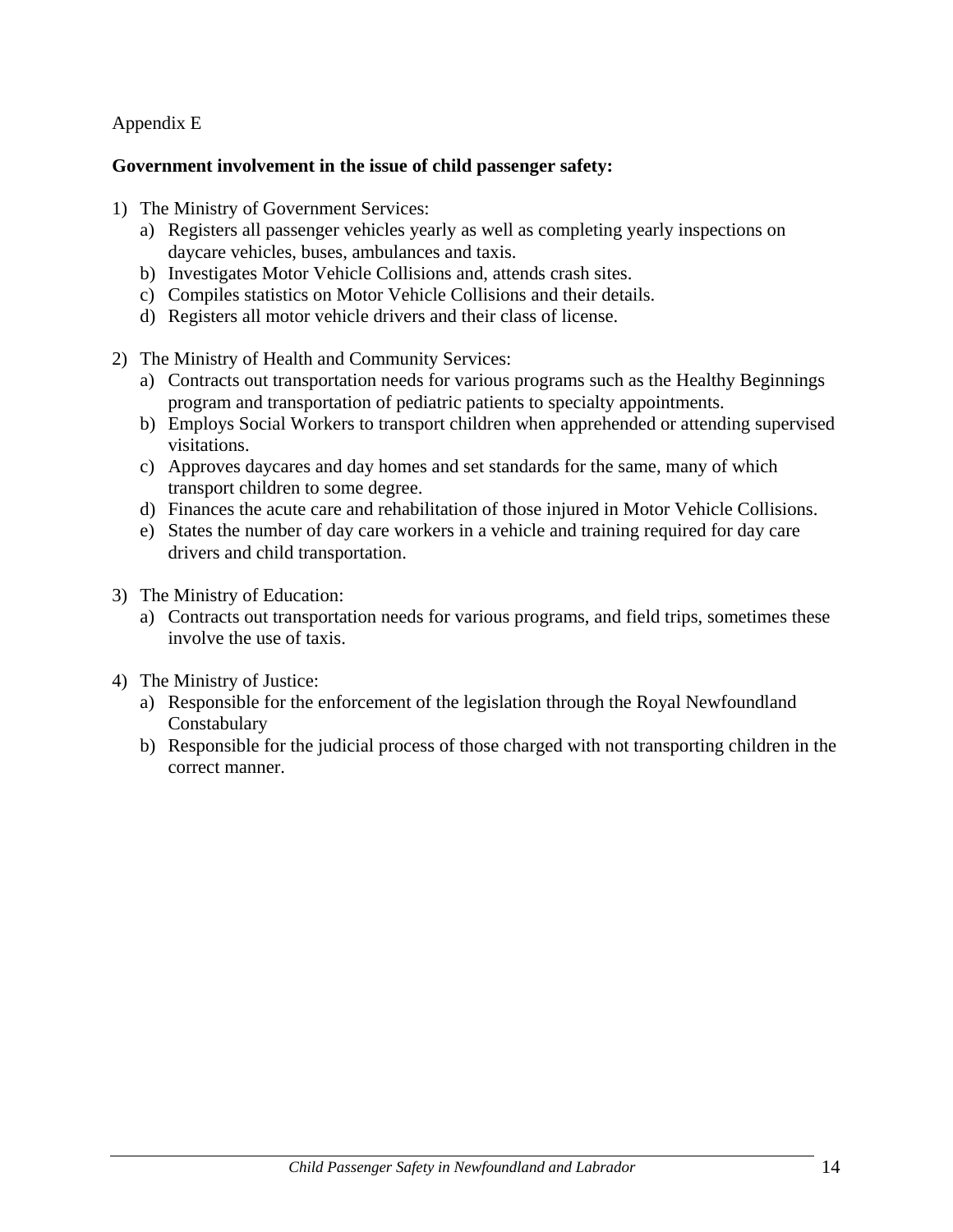# **References**

 $\overline{a}$ 

| 1 Beringer-Brown, C., Pearce, J.& Rush, C. (2004) Child restraint misuse: A case example and strategies for injury                                                                                       |  |
|----------------------------------------------------------------------------------------------------------------------------------------------------------------------------------------------------------|--|
| prevention. Accident and Emergency Nursing, 13, 82-86.                                                                                                                                                   |  |
| 2 St John Ambulance, (2002). Children's Restraint Systems: Instructors manual. Priory of Canada of the Most                                                                                              |  |
| Venerable Order of the Hospital of St. John of Jerusalem.                                                                                                                                                |  |
| 3 Safe Kids Canada, (2004). Booster seat use in Canada: A national challenge.                                                                                                                            |  |
| 4 Safe Kids Canada, (2004). Booster seat use in Canada: A national challenge.                                                                                                                            |  |
| 5 Safe Kids Canada, (2004b)                                                                                                                                                                              |  |
| 6 Transport Canada., (2000). Road safety reports. Retrieved November 10, 2001 from                                                                                                                       |  |
| http://www.tc.gc.ca/roadsafety/stats/statsi_e.htm                                                                                                                                                        |  |
| 7 Safe Kids Canada, (2004). Booster seat use in Canada: A national challenge.                                                                                                                            |  |
| 8 World Health Organization, (2004). World Health Day 2004 Global Event April 7th. Retrieved from:                                                                                                       |  |
| http://www.who.int/world-health-day/2004/activities/global/paris/en/                                                                                                                                     |  |
| 9 UNICEF, (2001). Innocenti Report Card No.2: A league table of child deaths by injury in Rich Nations. UNICEF                                                                                           |  |
| Innocenti Research Centre Florence Italy.                                                                                                                                                                |  |
| 10 Safe Kids Canada, (2004). Booster seat use in Canada: A national challenge.                                                                                                                           |  |
| 11 Transport Canada., (2000). Road safety reports. Retrieved November 10, 2001 from                                                                                                                      |  |
| http://www.tc.gc.ca/roadsafety/stats/statsi_e.htm                                                                                                                                                        |  |
| 12 Atlantic Injury Prevention Network, (2002). Report on Unintentional Injury in Atlantic Canada. Retrieved from                                                                                         |  |
| http://www.anip.ca/                                                                                                                                                                                      |  |
| 13 Ottawa Safe Communities Network, (2004). Statistics. Retrieved from                                                                                                                                   |  |
| http://www.ottawasafecommunities.org/statistics.htm                                                                                                                                                      |  |
| 14 Australian Government Publishing Services, (1996). Important Causes of Ill-health in Australia. Australia' Health                                                                                     |  |
| 1996: the 5th biennial health report of the Australian Institute of Health and Welfare. Retrieved June 14th from                                                                                         |  |
| http://www.aihw.gov.au/publications/health/ah96/ah96-c00.html                                                                                                                                            |  |
| 15 Evening Telegram (2003) Province has top per capital rate of traffic injury hospitalization. Feb8th pg A3                                                                                             |  |
| 16 Canadian Broadcast Corporation (Oct 25,2004) Slow down, buckle up to avoid fatal toll. Retrieved                                                                                                      |  |
| from:http://stjohns.cbc.ca/regional/servlet/View?filename=nf_fatalities041025                                                                                                                            |  |
| 17 Canadian Broadcasting Corporation (2004) Man, child killed after car leaves highway. Retrieved from:                                                                                                  |  |
| http://stjohns.cbc.ca/regional/servlet/View?filename=nf_car_accident_20041018                                                                                                                            |  |
| 18 Canadian Broadcast Corporation (Nov 16th, 2004) Tragedy highlights need for seatbelt education. Retrieved                                                                                             |  |
| from: http://stjohns.cbc.ca/regional/servlet/View?filename=nf seat belts 20041116<br>19 Beringer-Brown, C., Pearce, J.& Rush, C. (2004) Child restraint misuse: A case example and strategies for injury |  |
|                                                                                                                                                                                                          |  |
| prevention. Accident and Emergency Nursing, 13, 82-86.                                                                                                                                                   |  |
| 20 St John Ambulance, (2002). Children's Restraint Systems: Instructors manual. Priory of Canada of the Most<br>Venerable Order of the Hospital of St. John of Jerusalem.                                |  |
| 21 Safe Kids Canada, (2004). Booster seat use in Canada: A national challenge.                                                                                                                           |  |
| 22 St John Ambulance, (2002). Children's Restraint Systems: Instructors manual. Priory of Canada of the Most                                                                                             |  |
| Venerable Order of the Hospital of St. John of Jerusalem.                                                                                                                                                |  |
| 23 Ruta, D., Beattie, T., & Marayan, V. (1993). A prospective study of non-fatal childhood road traffic accidents:                                                                                       |  |
| What can seat restraint achieve? Journal of Public Health Medicine, 15(1), 88-92.                                                                                                                        |  |
| 24 Winston, F., Durbin, D., Kallan, M., & Moll, E., (2000). The danger of premature graduation to seatbelts for                                                                                          |  |
| young children. Pediatrics, 105(6), 1179-1183.                                                                                                                                                           |  |
| 25 Lane, J.C., (1994). The seatbelt syndrome in children. Accident Analysis and Prevention, 26(6), 813-820                                                                                               |  |
| 26 Newman, K.D., Bowman, L.M., Eichelberger, M.R., Gotschall, C.S., Taylor, G.A., & Johson, D.L., (1990). The                                                                                            |  |
| lap belt complex: intestinal and lumbar spine injury in children. Journal of Trauma, 30(9), 1133-1140                                                                                                    |  |
| 27 Winston, F., Durbin, D., Kallan, M., & Moll, E. (2000). The danger of premature graduation to seatbelts for                                                                                           |  |
| young children. Pediatrics, 105 (6), 1179-1183.                                                                                                                                                          |  |
| 28 Tyroch, A.H., Kaups, K.L., Sue, L.P., & O'Donnell-Nicol, S., (2000). Pediatric restraint use in Motor Vehicle                                                                                         |  |
| Collisions: Reduction of deaths without contribution to injury. Archives of Surgery, 135(10), 1173-1176                                                                                                  |  |
|                                                                                                                                                                                                          |  |
| 29Abrogast, K.B., Durbin, D.R., Morris, S.D., & Koplin, W.F. (2000). Assessing child restraint misuse by parental                                                                                        |  |
| survey. Injury Prevention, 6, 145-147.                                                                                                                                                                   |  |
|                                                                                                                                                                                                          |  |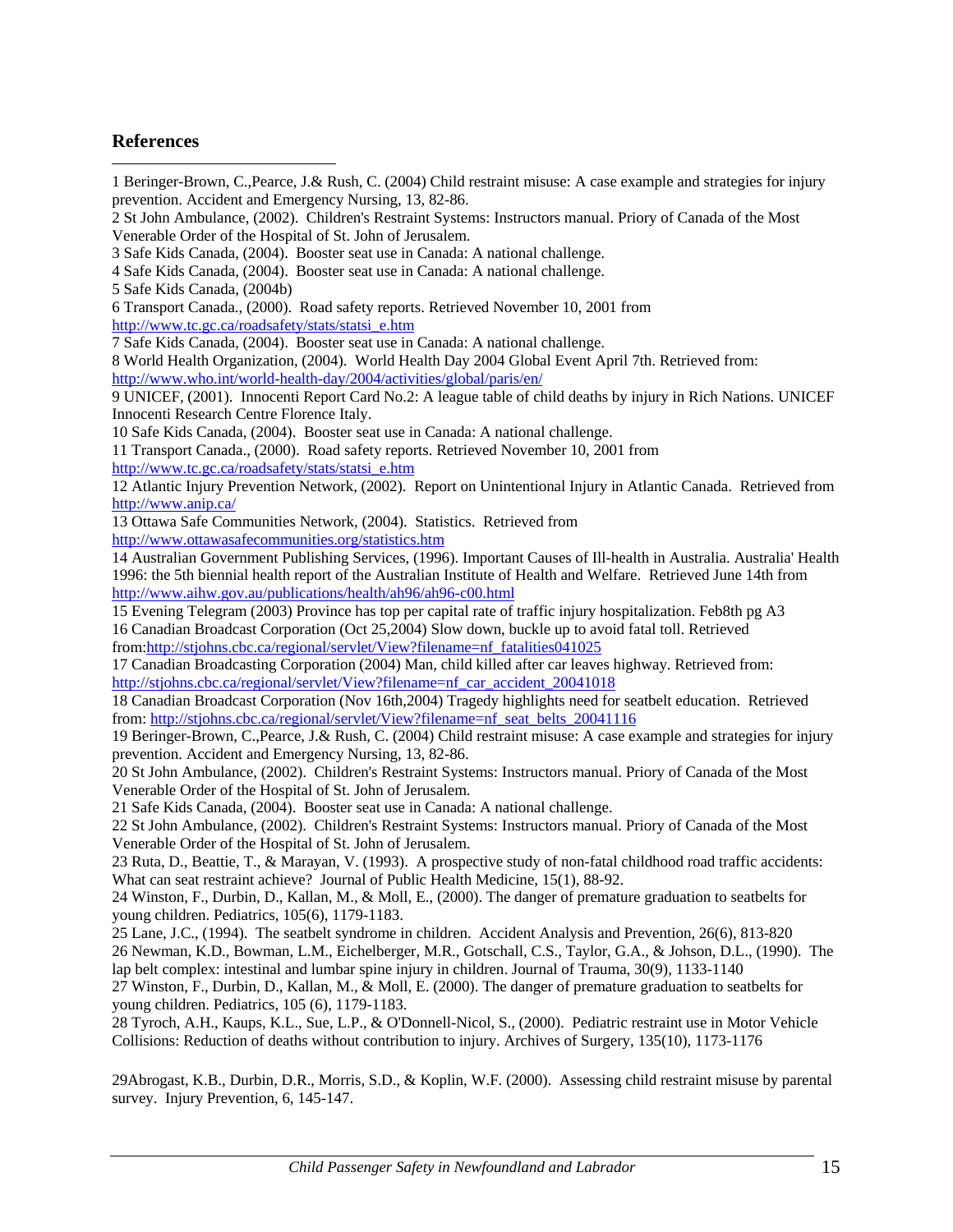30 Rainey,C., Poling, R., Rheaume, C., & Kirby, S., (1999). Views of low-income, African American mothers about child health. Family & Community Health, 22(1), 1-15

31 Widome, M., (1990). Economy, convenience and safety: Can we have it all? Pediatrics, 86(5), 785-787.

32 Block, D., Hanson, T., & Keane, A., (1998). Child safety seat misuse: Home visiting assessment and intervention. Public Health Nursing, 15(4), 250-256.

33 Rudin-Brown, C.M., Kumagai, J.K., Angel, H.A., Iwasa-Madge, K.M., & Noy, Y.I., (2003). Usability issues concerning child restraint system harness design. Accident Analysis and Prevention, 35, 341-348.

34 Collar, M., (2001). Child Safety Seats for the prevention of traffic injuries. Journal of the Oklahoma State Medical Association, 94(5), 160-162

35 Wegner, M., & Girasek, D., (2003). How readable are child safety seat instruction? Pediatrics and Child Health, 111(3), 588-591

36 Insurance Institute for Highway Safety (2003) Latch systems for child restraints aren't always a snap; not every child restraint will work in every vehicle. Retrieved from:

[http://www.highwaysafety.org/news\\_releases/2003/pr061103.htm](http://www.highwaysafety.org/news_releases/2003/pr061103.htm)

37 Howard, A., (2002). Automobile restraints for children: A review for clinicians. eCMAJ, 167(7), 769. Retrieved October 21, 2002 from<http://www.cmaj.ca/cgi/content/full/167/7/769>

38 Yanchar, N. (2000). Boost'n buckle survey. Unpublished survey.

39 Barrios, L., Runyan, C., Downs, S., & Bowling, J., (2001). Pediatric injury prevention counseling: An observational study of process and content. Patient Education and Counseling, 44(2), 141-149.

40 Wolf, D., Tomek, D., Stacey, R., Corbin, D., & Greer, D., (1995). Promoting hospital discharge of infants in safety seats. Journal of Community Health, 20(4), 345-357.

41Winston, F., & Durbin, D. (1999). Buckle Up! is not enough. enhancing protection of the restrained child. Journal of the American Medical Association, 281 (22), 2070-2072.

42 Safe Kids Canada, (2004). Booster seat use in Canada: A national challenge.

43 Transport Canada, (2000) Canadian motor vehicle traffic collision statistics: Fatalities and injuries by age group. Retrieved from [http://www.tc.gc.ca/roadsafety/tp/tp3322/2000/en/page2\\_e.htm](http://www.tc.gc.ca/roadsafety/tp/tp3322/2000/en/page2_e.htm)

44 Kids in Safe Seats, (2004a). Clinic statistics. Retrieved August 3, 2004 from

[www.kidsinsafeseats.ca/clinic\\_summary.html](http://www.kidsinsafeseats.ca/clinic_summary.html)

1

45 Community Accounts, (2004). Regional demographics based on SSP region. Retrieved from <http://www.communityaccounts.ca/communityaccounts/onlinedata/default.htm>

46 Insurance Institute for Highway Safety, (1999). Child safety seats: Black and Hispanic children are at high risk. Insurance Institute for Highway Safety Status Report, 34(1).

47 Hanfling, M.J., Mangus, L.G., Gill, A.C., & Bailey, R., (2000). A multifaceted approach to improving motor vehicle restraint compliance. Injury Prevention, 6(2) 125-129

48 Johnston,F.D., Britt, J., D'Ambrosio,L., Mueller, B.A. & Rivara, F.P., (2000). A preschool program for safety and injury prevention deliver by home visitors. Injury Prevention, 6(4), 305-309

49 Community Accounts, (2004). Regional demographics based on SSP region. Retrieved from <http://www.communityaccounts.ca/communityaccounts/onlinedata/default.htm>

50Atlantic Injury Prevention Network, (2002). Report on Unintentional Injury in Atlantic Canada. Retrieved from <http://www.anip.ca/>

51 Atlantic Injury Prevention Network, (2002). Report on Unintentional Injury in Atlantic Canada. Retrieved from <http://www.anip.ca/>

52 Ottawa Safe Communities Network, (2004). Statistics. Retrieved from <http://www.ottawasafecommunities.org/statistics.htm>

53 Atlantic Injury Prevention Network, (2002). Report on Unintentional Injury in Atlantic Canada. Retrieved from <http://www.anip.ca/>

54 Ekman, R., Wlander, G., Svanstrom, L., & Schelp, L., (2001). Long term effects of legislation and local promotion of child restraint use in motor vehicles in Sweden. Accident Analysis and Prevention, 33, 793-797. 55 Newfoundland and Labrador Consolidated Regulations of the Highway Traffic Act: Section 178; seatbelts. Retrieved from:<http://www.gov.nl.ca/hoa/statutes/h03.htm>

56 Transport Canada (2004) Keep Kids Safe: Car Time 1-2-3-4 Retrieved from: <http://www.tc.gc.ca/roadsafety/tp/tp13511/menu.htm>